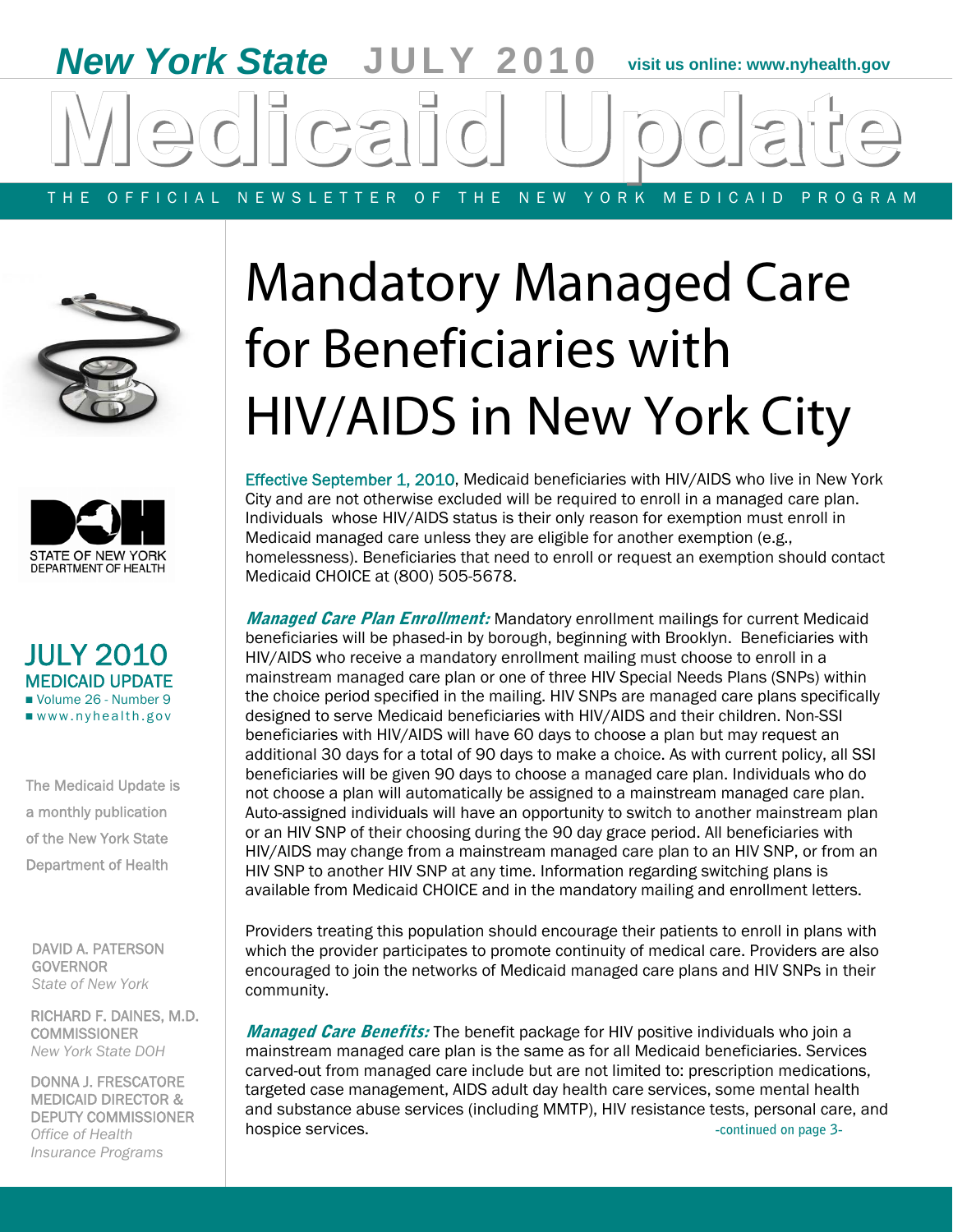

## **JULY 2010**  IN THIS ISSUE …

## **POLICY AND BILLING GUIDANCE**

| Mandatory Managed Care for Beneficiaries with HIV/AIDS in New York City         | cover    |
|---------------------------------------------------------------------------------|----------|
| Guidelines to Receive Medical Home Statewide Incentive Payments from Medicaid   | page 4   |
|                                                                                 | page 5-6 |
| Assistance for Pregnant Women Choosing a Medicaid Managed Care Plan             | page 7   |
| Reimbursement for Sterilization Procedure During Delivery for Fidelis Enrollees | page 8   |
| UPDATE: Adult Day Health Care Transportation Methodology                        | page 9   |
| Obstetrical Care Practitioner Billing Policy Update and Clarification           | page 10  |

## **PHARMACY UPDATES**

## **ALL PROVIDERS**

## **ATTENTION TRANSPORTATION PROVIDERS:**

**The Medicaid Transportation Policy Unit has changed its phone number to (518) 473-2160.**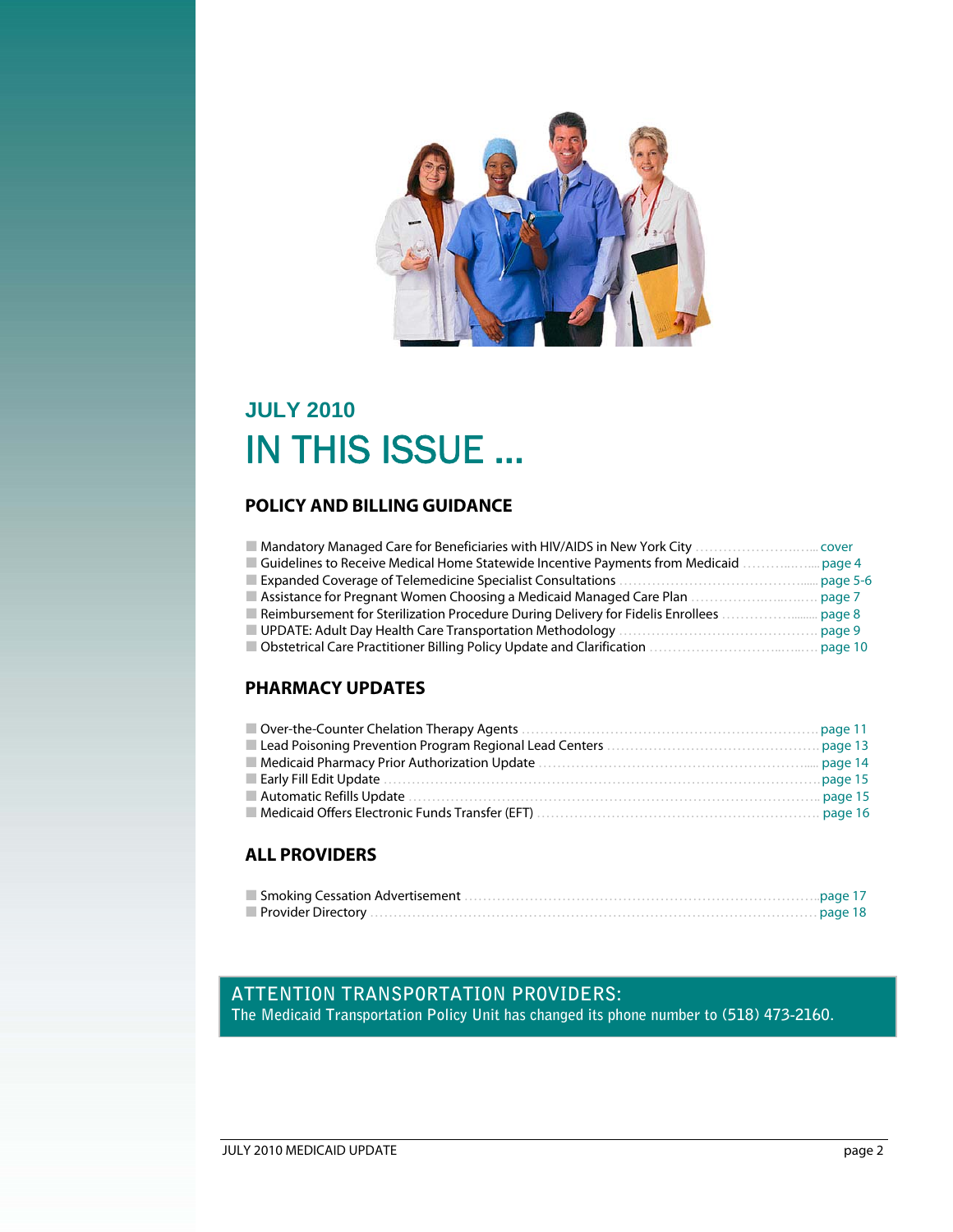

The mainstream managed care plan contract is available online at: www.nyhealth.gov/health\_care/managed\_care/docs/medicaid\_managed\_care\_and\_family\_healt h\_plus\_model\_contract.pdf.

The benefit package for HIV SNPs is the same as the benefit package for regular managed care plans, with the exception of Mental Health and Chemical Dependence Inpatient Rehabilitation Services. For adults in a HIV SNP, detoxification services, most mental health services and inpatient rehabilitation services for chemical dependency are the responsibility of the HIV SNP. Outpatient services for chemical dependency, including MMTP, are carved-out.

The HIV SNP contract is available online at: www.nyhealth.gov/diseases/aids/resources/snps/docs/hiv\_special\_needs\_plan\_model\_contract.pdf

As a reminder, a breakdown of how coverage of mental health and chemical dependence inpatient rehabilitation services by population is provided below.

| <b>Mental Health and Chemical Dependence Inpatient Rehabilitation</b> |                                                                               |                                                                                |  |
|-----------------------------------------------------------------------|-------------------------------------------------------------------------------|--------------------------------------------------------------------------------|--|
|                                                                       | Covered by health plan for the<br>following populations                       | <b>Covered by Medicaid</b><br>fee-for-service for the<br>following populations |  |
| <b>Mainstream Plan</b>                                                | • Non-SSI enrollees                                                           | • SSI enrollees                                                                |  |
| <b>HIV SNP</b>                                                        | • All adult enrollees<br>• All HIV+ children<br>• Non-SSI uninfected children | • Uninfected SSI<br>children                                                   |  |

Questions? Please e-mail omcmail@health.state.ny.us.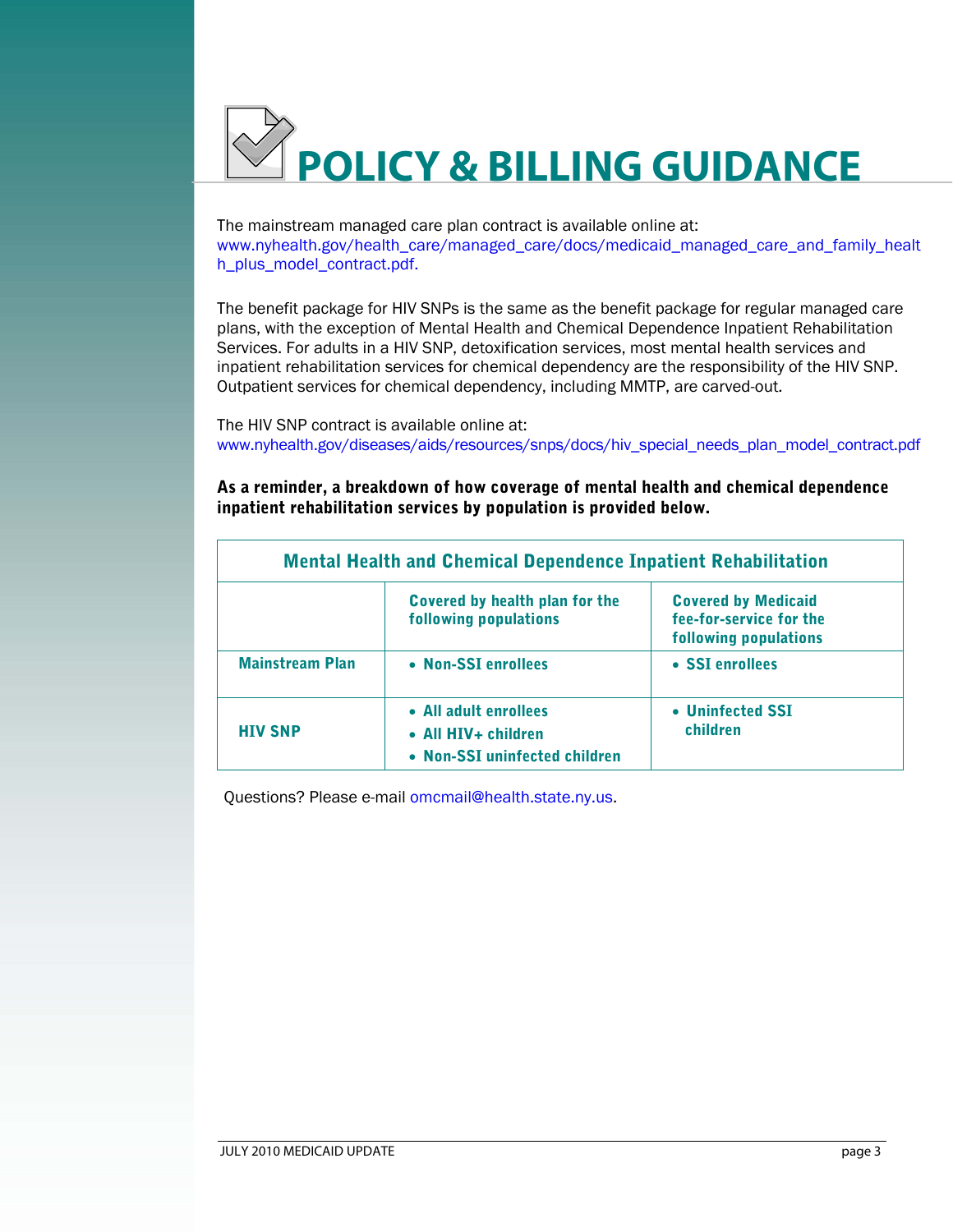

## Guidelines to Receive Medical Home Incentive Payments from Medicaid

Providers recognized as a PPC®-PCMH™ \* by the NCQA (National Committee for Quality Assurance) must provide the **4-digit extension** of the zip code for each NCQA recognized practice location to NCQA as soon as possible (directions are as follows).

## IN ADDITION:

- If your practice site is a <mark>clinic</mark> (Article 28 facility), OR
- If you bill through a <mark>group practice</mark>:

You must also provide the "Practice Site NPI" to NCQA as soon as possible. This is defined as either:

- 1. The **billing NPI of the clinic**, OR
- 2. The **billing NPI of the group practice**.

Providers must report these critical data elements to NCQA to receive statewide medical home incentive payments from New York Medicaid. Incentive payments will not begin until this information is on file with NCQA. NCQA transfers this information monthly to the State Department of Health for the processing of incentive payments. Please submit your zip code INCLUDING THE 4-DIGIT EXTENSION, AND your Practice Site NPI (if you practice in a clinic, or if you bill through a group practice) to NCQA via e-mail at: ppc-pcmh@ncqa.org.

Note: If you are an NCQA recognized medical home provider practice, working in an office setting and billing under your individual NPI, you must provide your zip code and 4-digit zip code extension to NCOA. However, the "Practice site NPI" will not pertain to providers if they bill under their personal NPI which was submitted to NCQA during the certification process.

For more detailed information on the Medicaid Statewide Medical Home Program, please review the December 2009 and May 2010 Medicaid Update newsletters at the following links:

http://nyhealth.gov/health\_care/medicaid/program/update/2009/2009-12spec.htm, and http://nyhealth.gov/health\_care/medicaid/program/update/2010/2010-05.htm.

Questions? Please contact the Division of Financial Planning and Policy at (518) 473-2160.

**\* NCQA Disclaimer:** 

**The Physician Practice Connections-Patient Centered Medical Home (PPC®-PCMH™) Recognition Program is developed, owned, and managed by the National Committee for Quality Assurance (NCQA). To learn more about the PPC®-PCMH™ Recognition Program, refer to the program's Website at www.ncqa.org/ppcpcmh.aspx. NCQA is not involved in any determination of clinician incentive payments under the New York State Medicaid Medical Home Program.**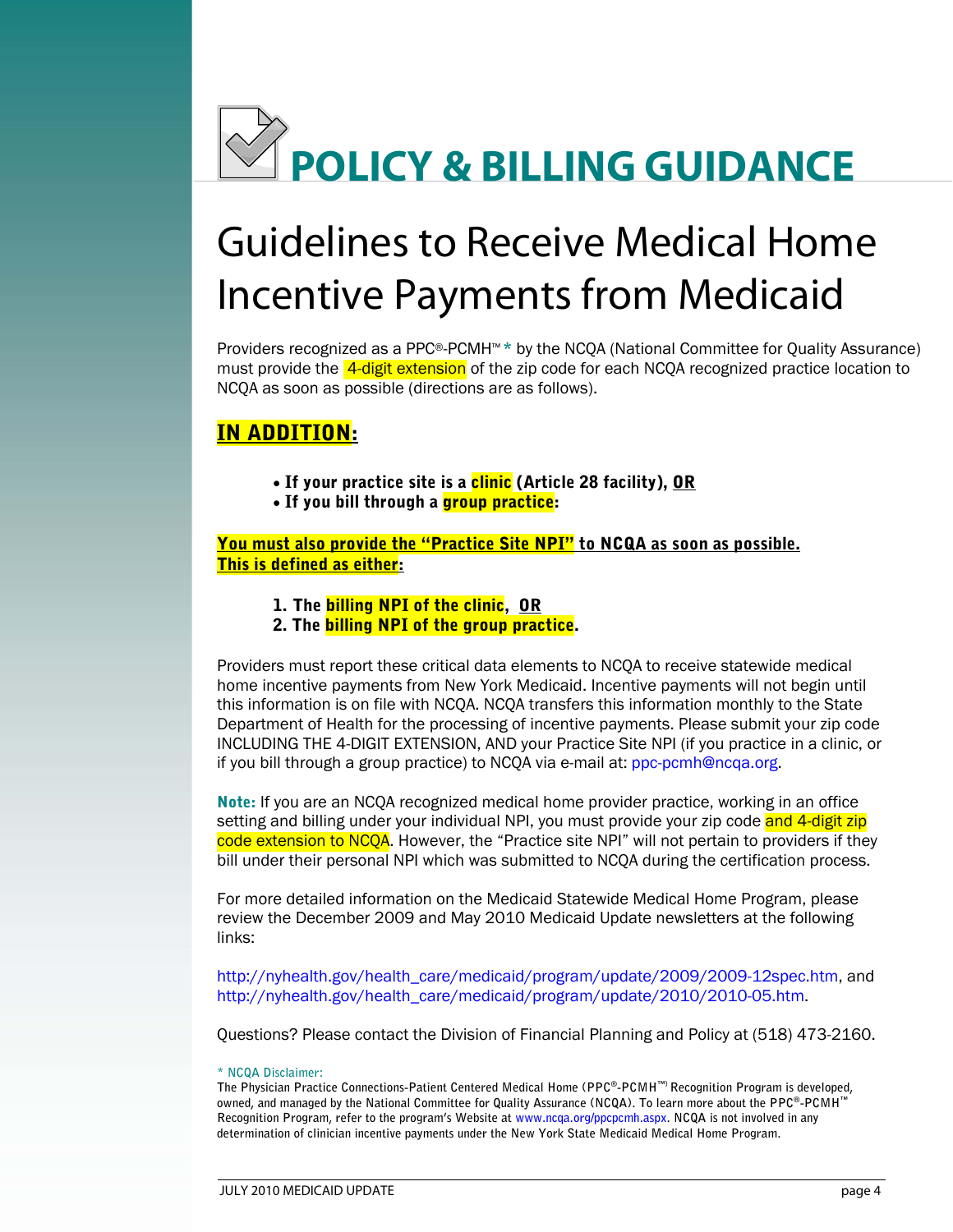

# Expanded Coverage of Telemedicine Specialist Consultations

Telemedicine is an interactive audio and video telecommunications system that permits a "real time" interactive consultation between a physician and patient. The September 2006 Medicaid Update provided billing instructions for telemedicine consultations provided by physician specialists in hospital facilities.

review of diagnostic tests integral to the consultation. Retroactive to February 1, 2010, Medicaid is expanding coverage for physician specialist telemedicine consultations to patients in hospital outpatient departments. Additionally, physicians may bill separately for their hospital services using the physician fee schedule in both the inpatient and outpatient setting, including for telemedicine consultations. Physician reimbursement for the telemedicine consultation will be for the same amount as an in-person specialist consultation. Telemedicine consultations are not limited to any specific physician specialty. Covered physician specialties include, but are not limited to, neurology, endocrinology, oncology, etc. Telemedicine consultations must be conducted using a real-time fully interactive, secure two-way audio and video telecommunications system that supports

Physician specialist telemedicine consultations are covered when medically necessary and under the following circumstances:

- { **the patient is located at the spoke site and the physician specialist is located at the hub site;**
- { **the spoke site is the hospital where the patient and referring physician are located;**
- { **the hub site is the office or other hospital where the physician specialist is located;**
- { **the patient is present during the telemedicine consultation;**
- { **a specialist is not available at the spoke site to provide a timely consultation;**
- { **the physician specialist is not conducting the telemedicine consultation at the spoke site;**
- $\circ$  the telemedicine consult request and the rationale for the request are documented in the **patient's medical record;**
- { **the patient record includes documentation that the telemedicine consultation occurred and that the results and findings were communicated to the requesting provider;**
- $\circ$  the consulting physician is licensed in NYS; is practicing within his/her scope of specialty  **practice; is enrolled in New York Medicaid; and is credentialed and privileged at the spoke site hospital.**

Physician billing requirements:

- **audio and video telecommunications systems" with the appropriate consultation E&M code to**   $\circ$  physicians billing for telemedicine consultations must include the modifier - GT "via interactive" **indicate services were performed via telemedicine;**
- $\circ$  the place of service entered on the claim is the location of the patient. Use "21" for hospital **inpatient, "22" for hospital outpatient, or "23" for hospital emergency room.**

**(continued on next page)**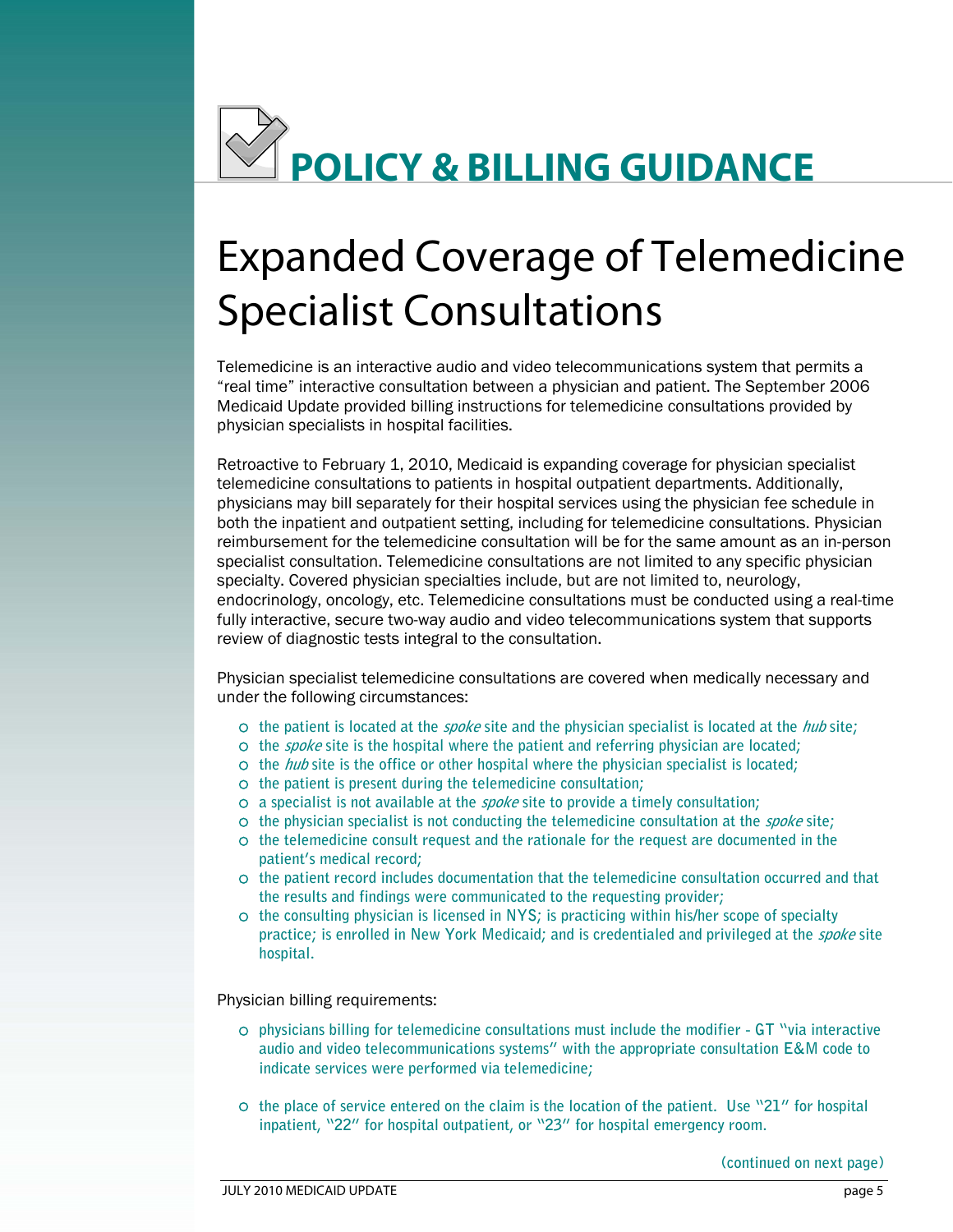

Physician billing requirements (continued):

- { **the attending physician bills the appropriate E&M code without the GT modifier;**
- **interpretation) of diagnostic tests such as radiological procedures and diagnostic assessments.**   $\circ$  payment will be made to only one physician for the professional component (reading and

Questions? For additional information or assistance regarding Medicaid coverage of Telemedicine please contact the following:

*Billing and claims submission*, please contact the eMedNY Call Center at (800) 343-9000.

*Medicaid telemedicine coverage*, please contact the Division of Financial Planning and Policy at (518) 473-2160.

*Funding for rural hospitals for purchasing of telemedicine equipment,* please contact the Office of Rural Health at (518) 402-0102.

*Credentialing and privileging requirements*, please contact the Office of Health Systems Management at (518) 402-1003.

*Procedure codes or fees*, please refer to the Physician Fee Schedule, available at: http://www.emedny.org/ProviderManuals/Physician/index.html, or contact the Division of Provider Relations and Utilization Management at (518) 474-8161.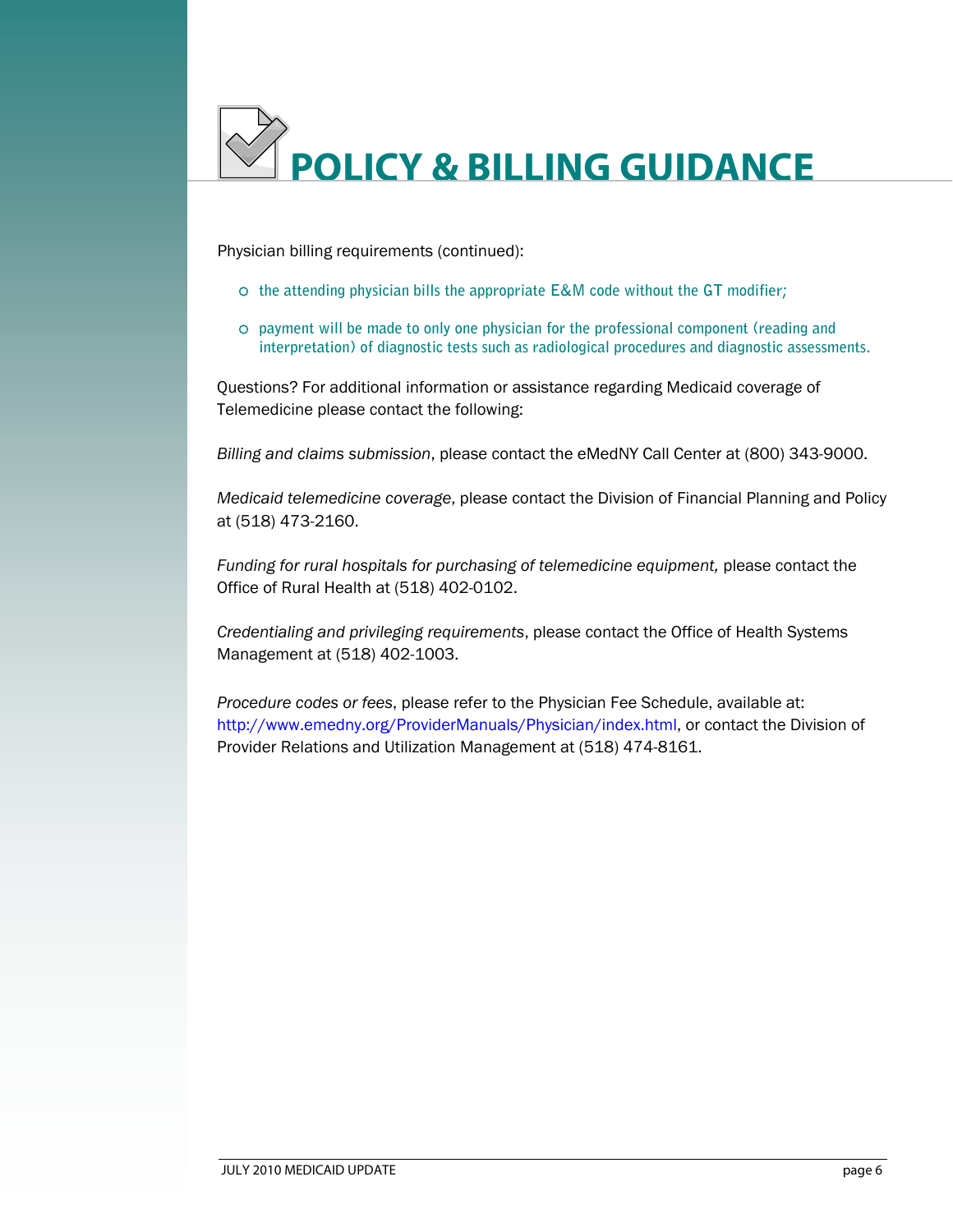

Responsibility of Presumptive Eligibility Providers:

# Assistance for Pregnant Women Choosing a Medicaid Managed Care Plan

Presumptive eligibility (PE) for pregnant women is a means of immediately providing Medicaid coverage for prenatal care services pending a full Medicaid eligibility determination. *With the enactment of Chapter 484 of the Laws of 2009, all Medicaid enrolled licensed Article 28 providers that provide prenatal care are now required to perform presumptive eligibility (PE) determinations.* 

In addition to screening pregnant women for Medicaid presumptive eligibility, the provider must assist the pregnant woman who screens eligible in completing the Access NY Health Care application (DOH-4220). This includes helping the pregnant woman select a Medicaid managed care plan and submitting the completed Medicaid application to the appropriate local department of social services for a full Medicaid determination. The completed application must include a Medicaid managed care plan choice in Section I.

Prenatal care provider designated staff must be trained in the PE process prior to performing these determinations. On-line training is available at http://www.bsc-cdhs.org/eLearning/.

For a list of managed care plans by county, please visit: http://www.nyhealth.gov/health\_care/managed\_care/pdf/cnty\_dir.pdf.

 For further information regarding presumptive eligibility, please refer to the February 2010 Medicaid Update Prenatal Care Special Edition available online at: http://nyhealth.gov/health\_care/medicaid/program/update/2010/2010 02\_special\_edition.htm.

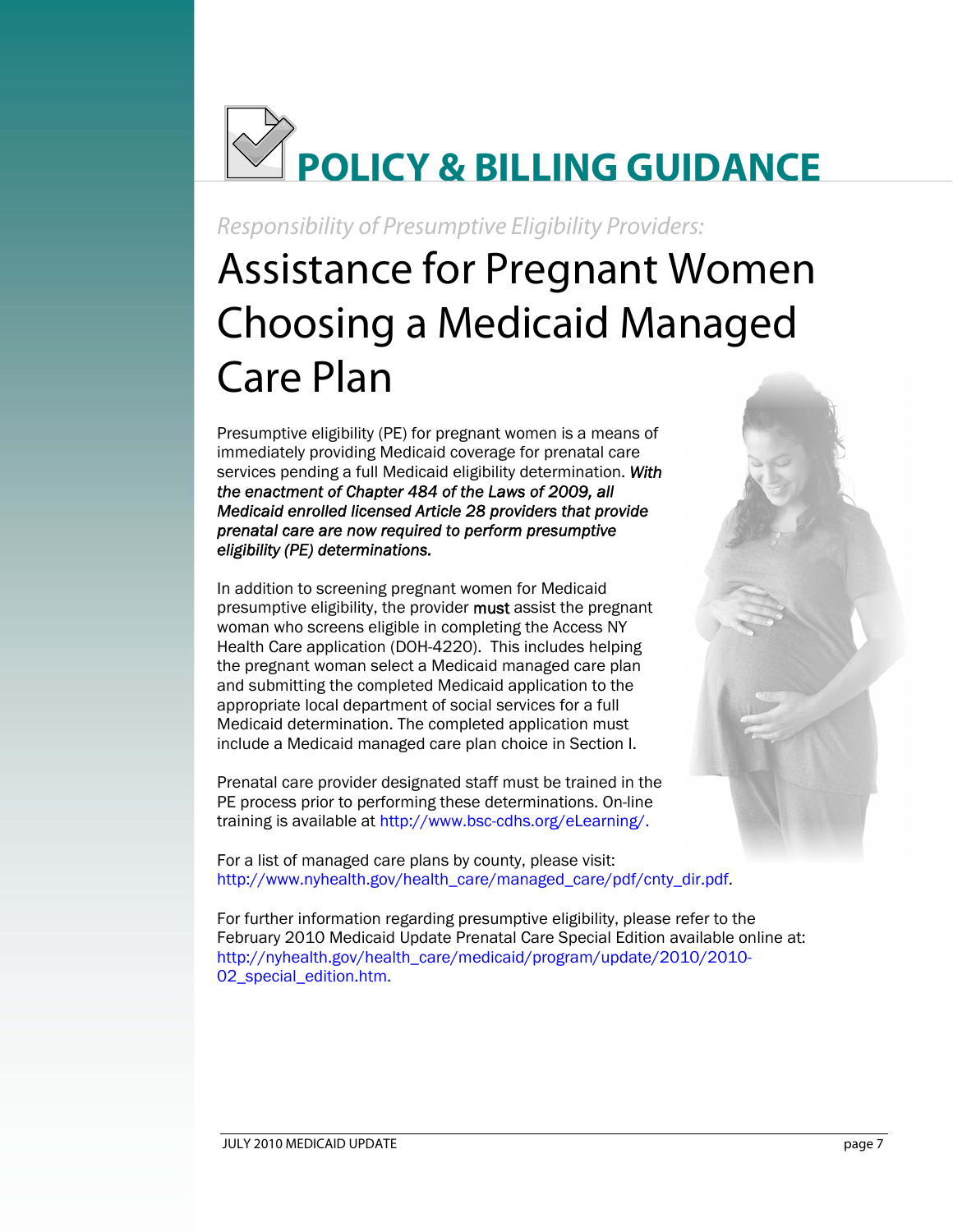

# Reimbursement for Sterilization Procedure During Delivery for Fidelis Enrollees

Effective for dates of service beginning December 1, 2009, hospitals providing newborn delivery services combined with a sterilization procedure for enrollees of the New York State Catholic Health Plan, a.k.a. Fidelis Care New York, *may bill Medicaid fee-for-service for the sterilization component of the service, only.* The plan will continue to be responsible for payment of the newborn delivery.

The following billing instructions are valid for delivery and sterilization services provided to Medicaid managed care and Family Health Plus (FHPlus) enrollees of Fidelis. The billing hospital must participate in Fidelis' provider network or otherwise be approved by the health plan to provide delivery services to the enrollee.

### be submitted beginning April 22, 2010 and must include: Claims for the sterilization component of a combined delivery/sterilization inpatient stay may

- { **Rate code 2290 Sterilization During Delivery;**
- { **APR-DRG 541;**
- O A sterilization procedure code as primary or secondary (sterilization procedure codes are: { **A sterilization procedure code as primary or secondary (sterilization procedure codes are: 6621; 6622; 6629; 6631; 6632; 6639; 664; 6651; 6652; 6663; 6669; 6692; 6697);**
- $\circ$  Date of admission as the date of service (must be a one day claim); and
- { **Primary diagnosis of birth/delivery and secondary diagnosis of sterilization.**

Stays for combined delivery and sterilization services for enrollees of all other Medicaid managed care and FHPlus plans will continue to be billed to the health plan.

Additional information is available at www.emedny.org.

Questions on billing procedures should be directed to the eMedNY Call Center at (800) 343-9000.

Questions on managed care should be directed to the Bureau of Managed Care Program Planning & Implementation at (518) 473-0122.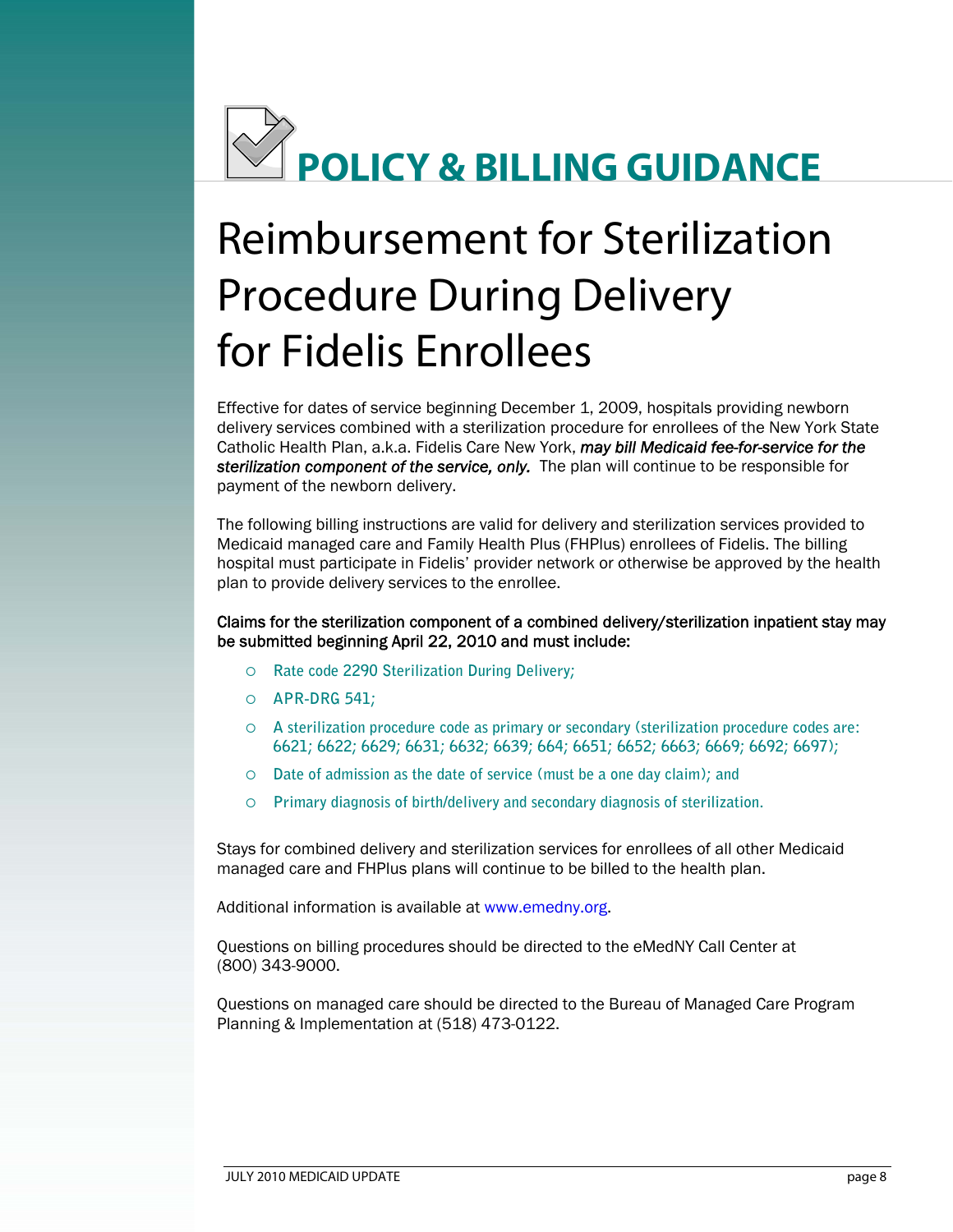

# UPDATE: Adult Day Health Care Transportation Methodology

The following article describes the changes to adult day health care (ADHC) transportation reimbursement methodologies for fee-for-service and self-managed transportation to and/or from ADHC programs. Please note, ad hoc medical appointments may continue to be arranged by ADHC programs, but are always fee-for-service at the applicable county ad hoc medical transportation fee schedule.

Fee-for-Service ADHC Transportation: For transportation ordered through the local social services agency, and reimbursed through the county or State on a fee-for-service basis, the following applies:

{ **Taxi/livery fee-for-service fees remain unchanged.** 

## **Effective July 15, 2010:**

- { **New York City ambulette \$50 round trip.**
- { **Ambulette all other counties new adult day health care ambulette transportation fee plus, where determined necessary and approved by the Department of Health, a mileage add-on commensurate with the county's existing mileage standards.**

Self-Managed ADHC Transportation: For transportation managed and paid by the ADHC program, the following applies:

- $\circ$  If the program is now receiving the July 2009 established standardized round trip rate (New **York City & surrounding metropolitan region \$44.40, upstate \$43.12) there will be no change.**
- { **For programs that are now receiving an amount greater than the standardized rate, the July ADHC programs and transportation providers and establish an administrative cap of 10%. 2009 rate will not be changed. The Department of Health will request current contracts between**
- { **For any self-managed program paying a contract rate lower than 85% of the reimbursement rate, the Department of Health will consider reducing the reimbursement rate for that program.**

A letter to ADHC programs and county staff describing these changes is online at: http://www.emedny.org/ProviderManuals/Transportation/communications.html.

To request the Medicaid Transportation fee schedule, please email the Medicaid Transportation Policy Unit at: MedTrans@health.state.ny.us

Questions may be referred to the Medicaid Transportation Policy Unit at (518) 473-2160 or via e-mail to: MedTrans@health.state.ny.us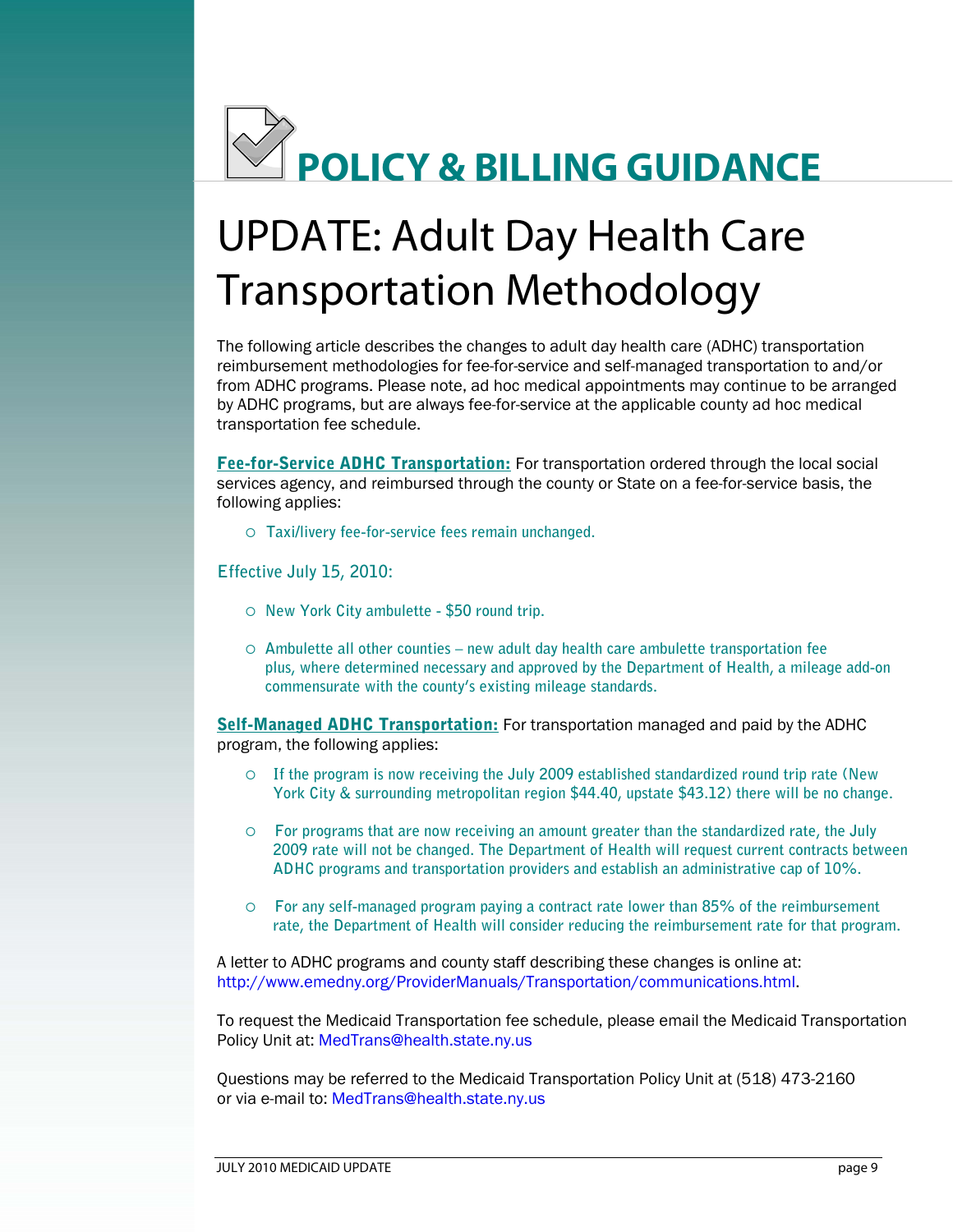

## Obstetrical Care Practitioner Billing Policy Update and Clarification

Antepartum Care: Effective April 1, 2010, Medicaid providers of antepartum care will no longer be required to prorate professional charges on their claims for procedure codes 59425 and 59426. Providers who perform fewer than four antepartum care visits to a single patient during the course of a pregnancy should bill the appropriate evaluation & management code for each date of service. This policy applies to all prenatal care providers who bill for professional services using the Medicaid fee schedule, including those enrolled in the MOMS program.

| <b>Procedure Code</b>   | <b>Description</b>                                                                                                                                                  |
|-------------------------|---------------------------------------------------------------------------------------------------------------------------------------------------------------------|
| Appropriate<br>E&M code | If less than four antepartum visits are performed, providers should bill the<br>appropriate E&M code for the visit.                                                 |
| 59425*                  | Antepartum care only; 4 - 6 visits (includes reimbursement for the initial<br>antepartum encounter and up to five subsequent encounters - submit one<br>$unit)$ .   |
| 59426*                  | Antepartum care only; 7 or more visits (includes reimbursement for the<br>initial antepartum encounter and six or more subsequent encounters -<br>submit one unit). |

**\* Providers should bill the appropriate code after all antepartum care has been rendered using the last antepartum visit as the date of service. Only one antepartum care code will be reimbursed per pregnancy.** 

Global Fee: The global fee should still be billed in instances where the provider sees the patient for all antepartum care (7 or more visits), performs the delivery, and provides the postpartum care for the same patient. If the patient is seen for six or less antepartum visits, global care billing is not allowed under this policy and separate billing is required for the antepartum, delivery, and postpartum care.

**Postpartum Care:** There is no change to policy regarding postpartum visits. Only one outpatient postpartum visit can be billed with CPT code 59430 and should only be billed when the practitioner did not perform the delivery. Any subsequent medically necessary follow-up visit should be billed as an evaluation and management visit. In instances where the provider performs the delivery and provides postpartum care, the procedure codes 59410 (vaginal delivery and postpartum care) or 59515 (cesarean delivery and postpartum care) should be reported rather than the individual codes for delivery (59409 or 59514) and postpartum care (59430). There is an edit currently in place which will not allow a separate payment for the postpartum care.

Questions? Billing questions should be directed to the eMedNY Call Center at (800) 343-9000. Policy questions should be directed to the Division of Financial Planning and Policy at (518) 473-2160.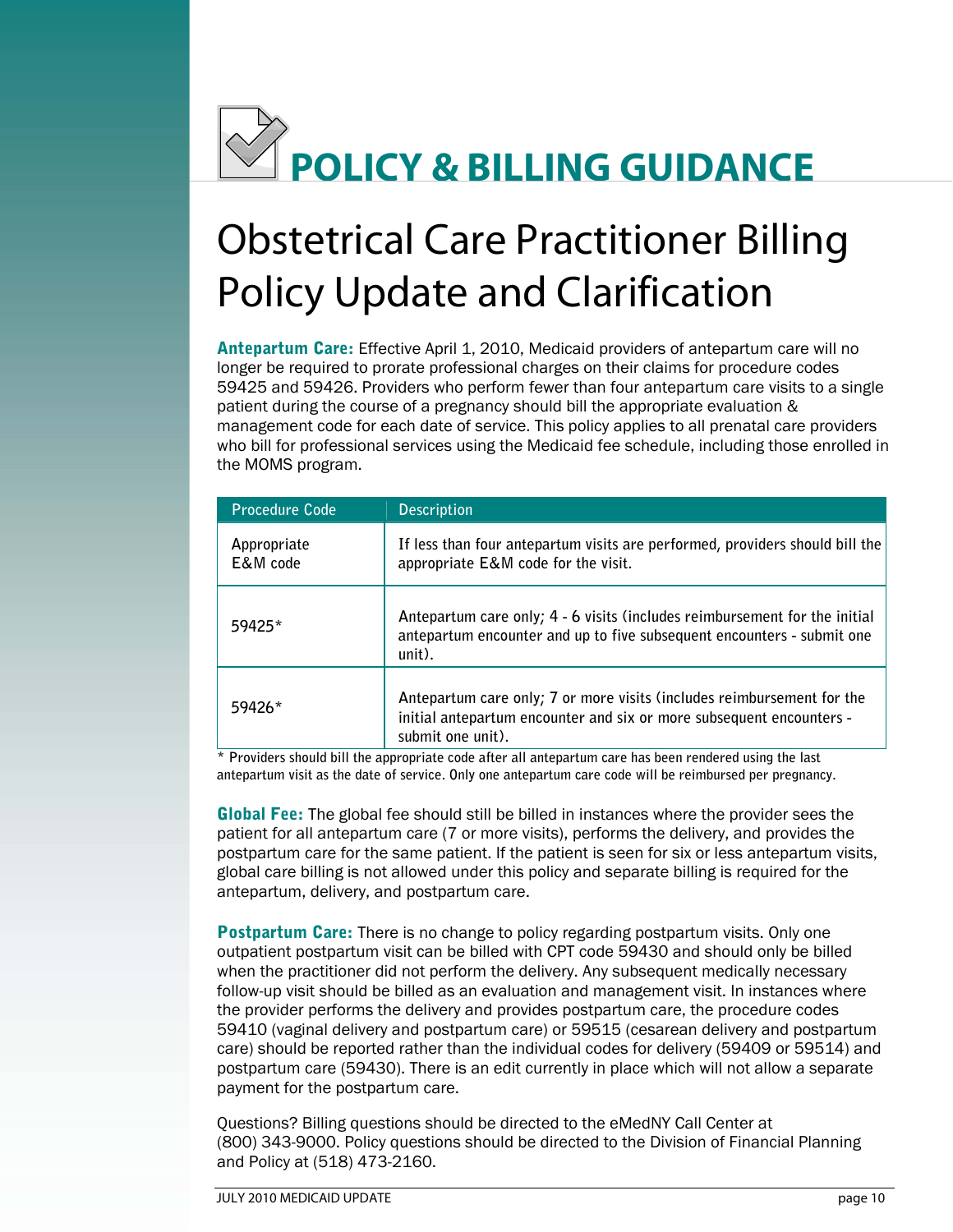# **PHARMACY UPDATES**

## **Alert to Parents and Providers:**

# Therapy Agents Over-the-Counter Chelation

 professional. This notice contains important information for health care providers who are managing children with lead poisoning and autism spectrum disorders. Recently, the U.S. Food and Drug Administration (FDA) issued a statement concerning the use of over-the-counter (OTC) "chelation therapy" products promoted for home use to prevent or treat disease. The New York State Department of Health (NYSDOH) is sharing this important information because of concern about 1) the online marketing without FDA approval of these non-prescription chelation products for consumer purchase, and 2) the potential risks of side effects associated with use of these agents without the oversight of a licensed medical

On February 4, 2010, the FDA issued the following statement in italics below, regarding OTC chelation therapy products.

 **cardiovascular system. "Chelation" has been proposed as a treatment for autism or hardening of the arteries; and for many other serious conditions. Many of these products are promoted on the The US Food and Drug Administration FDA advises consumers to be wary of so-called "chelation therapy" capsules, tablets, or suppositories marketed over-the-counter (OTC) that are promoted for home use to prevent or treat diseases. Various forms of "chelation" therapies are purported to cleanse the body of chemicals (such as mercury-containing chemicals) or to improve the internet.** 

 **product. Such products have not been studied in adequate and well-controlled clinical trials, and clinical data sufficient to support either the safety or efficacy of drugs used for these "chelation" purposes has not been reviewed by FDA. These products are illegally marketed and have not been subject to the rigorous manufacturing scrutiny required for FDA-approved products. FDA is concerned about the potential direct health risks posed by these products because of the lack of without the oversight of a licensed health-care professional. The products also pose serious indirect health risks to patients using these products that may be foregoing effective conventional medical FDA has never approved any marketing application for a nonprescription oral or rectal chelation safety information, and because serious side effects can occur when a "chelation" product is used treatment.** 

 **Families of children and adults with autism spectrum disorders are encouraged to speak to their Investigational New Drug application, to make sure the risks are as low as possible and are worth any potential benefits. health-care professional about treatment options, including pursuing new therapies with clinical investigators engaged in research monitored under an Institutional Review Board approved** 

**-continued on next page-**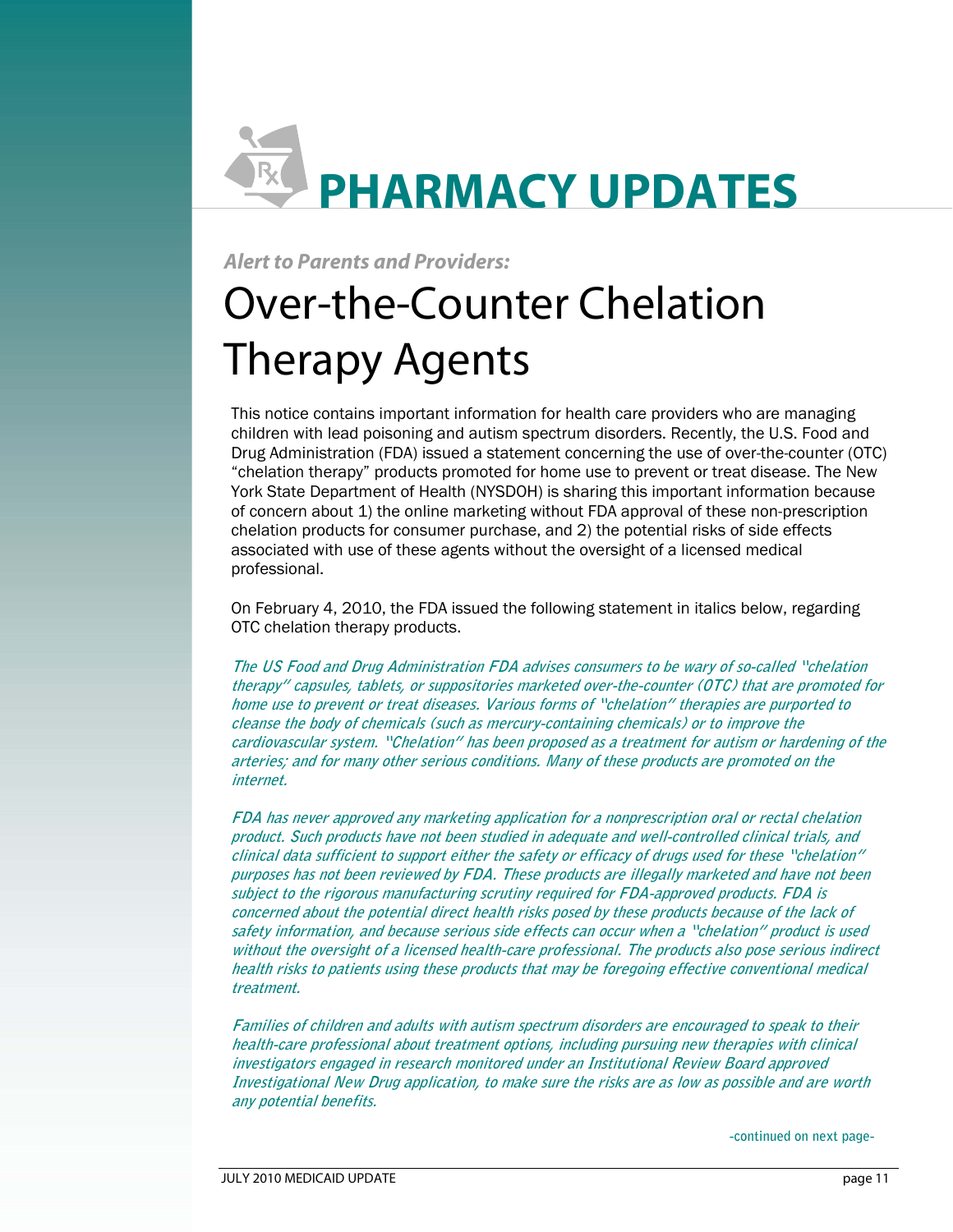

Chelation therapy for lead poisoning requires management by medical practitioners aware of the potential side effects of treatment. The NYSDOH Lead Poisoning Prevention Program (LPPP) strongly recommends consultation with a Regional Lead Resource Center (RLRC) with questions concerning chelation therapy and/or other medical management considerations for lead poisoned children. Please see the following page for a listing of New York State Regional Lead Resource Centers.

For more information about lead poisoning prevention, please visit: New York State Department of Health: www.health.state.ny.us/environmental/lead/.

New York City Department of Health and Mental Hygiene: www.nyc.gov/html/doh/html/lead/lead.shtml.

For more information about early intervention and autism spectrum disorders, visit:

New York State Department of Health http://www.nyhealth.gov/community/infants\_children/early\_intervention/index.htm. http://www.nyhealth.gov/community/infants\_children/early\_intervention/autism.

New York City Department of Health and Mental Hygiene http://www.nyc.gov/html/doh/html/earlyint/earlyint.shtml.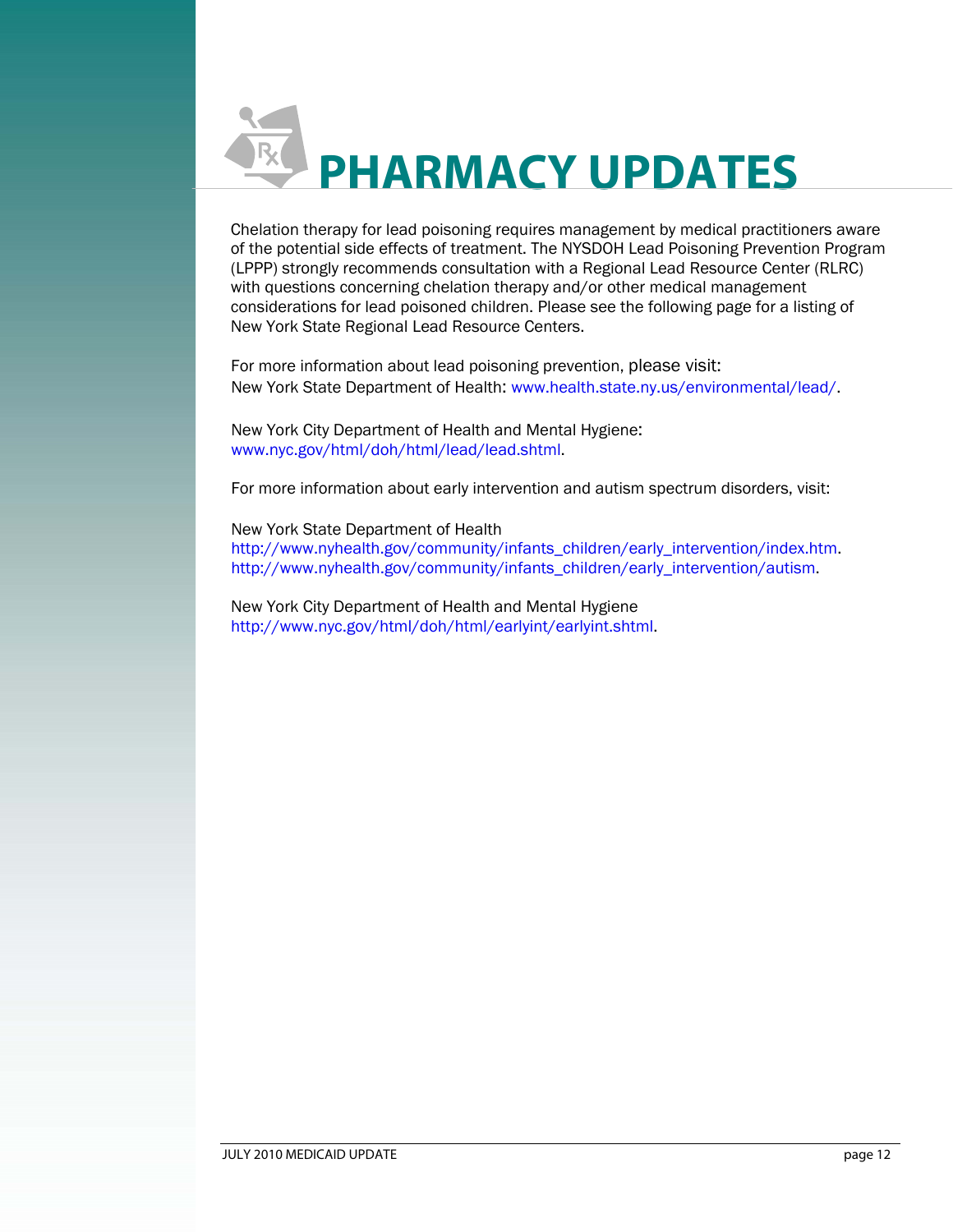# **PHARMACY UPDATES**

## LEAD POISONING PREVENTION PROGRAM REGIONAL LEAD RESOURCE CENTERS

#### **WESTERN NY LEAD POISONING PREVENTION RESOURCE CENTER (KALEIDA HEALTH/WOMEN & CHILDREN'S HOSPITAL OF BUFFALO)**

Judge Joseph S. Mattina Community Health 300 Niagara Street Buffalo, New York 14201 Medical Director: Melinda S. Cameron, MD (716) 859-4199 Fax: (716) 859-4219 E-mail: MCamero@buffalo.edu Project Coordinator: Stephanie Kellner (716) 859-4199 Fax: (716) 859-4219 E-mail: SKellner@kaleidahealth.org

## **Sub Contractor UNIVERSITY OF ROCHESTER**

Medical Director: Stanley J. Schaffer, MD, MS<br>(585) 275-0267/Fax: (585) 273-1037 Mailing Address: Department of Pediatrics Division of General Pediatrics University of Rochester Medical Center 601 Elmwood Avenue, Box 777 Rochester, New York 14642 E-mail: Stanley\_Schaffer@urmc.rochester.edu Co-Director: James R. Campbell, MD, MPH (585) 922-3919 (Direct #) Fax: (585) 922-3929 E-mail: James.Campbell@RochesterGeneral.org

Project Coordinator: Judy McMaster E-mail: Judy\_McMaster@urmc.rochester.edu (585) 276-3105/Fax: (585) 273-1037

## **MONTEFIORE MEDICAL CENTER**

Fax: (718) 547-2881/8251 Environmental Sciences Lead Program 111 East 210th Street Bronx, New York 10467 Medical Director: John F. Rosen, MD (718) 547-2789/ext. 217/ E-mail: Jrosen5@ix.netcom.com Program Administrator: Dana Politis (718) 547-2789/ext. 216 Fax: (718) 547-2881/8251 E-mail: dpolitis@montefiore.org Nancy Redkey Cell: (914) 475-2793 E-mail: nredkey@aol.com

### **SUNY UPSTATE MEDICAL UNIVERSITY**

Pediatric Medical Services Group Department of Pediatrics 750 East Adams Street Syracuse, New York 13210 Medical Director: Howard L. Weinberger, MD (315) 464-5450 Fax: (315) 464-7564 E-mail: Weinberh@upstate.edu Project Coordinator: Maureen Butler, BSN (315) 464-7584 Fax: (315) 464-7564 E-mail: ButlerMJ@upstate.edu

#### **Sub Contractor ALBANY MEDICAL COLLEGE**

Department of Pediatrics 43 New Scotland Avenue Albany, New York 12208 Medical Director: Carrin Schottler-Thal, MD (518) 262-7860- AMC Pediatric Group Fax: (518) 262-5589 E-mail: schottc@mail.amc.edu Lead Coordinator: Paul Moss (518) 262-7860 E-mail: mossp@mail.amc.edu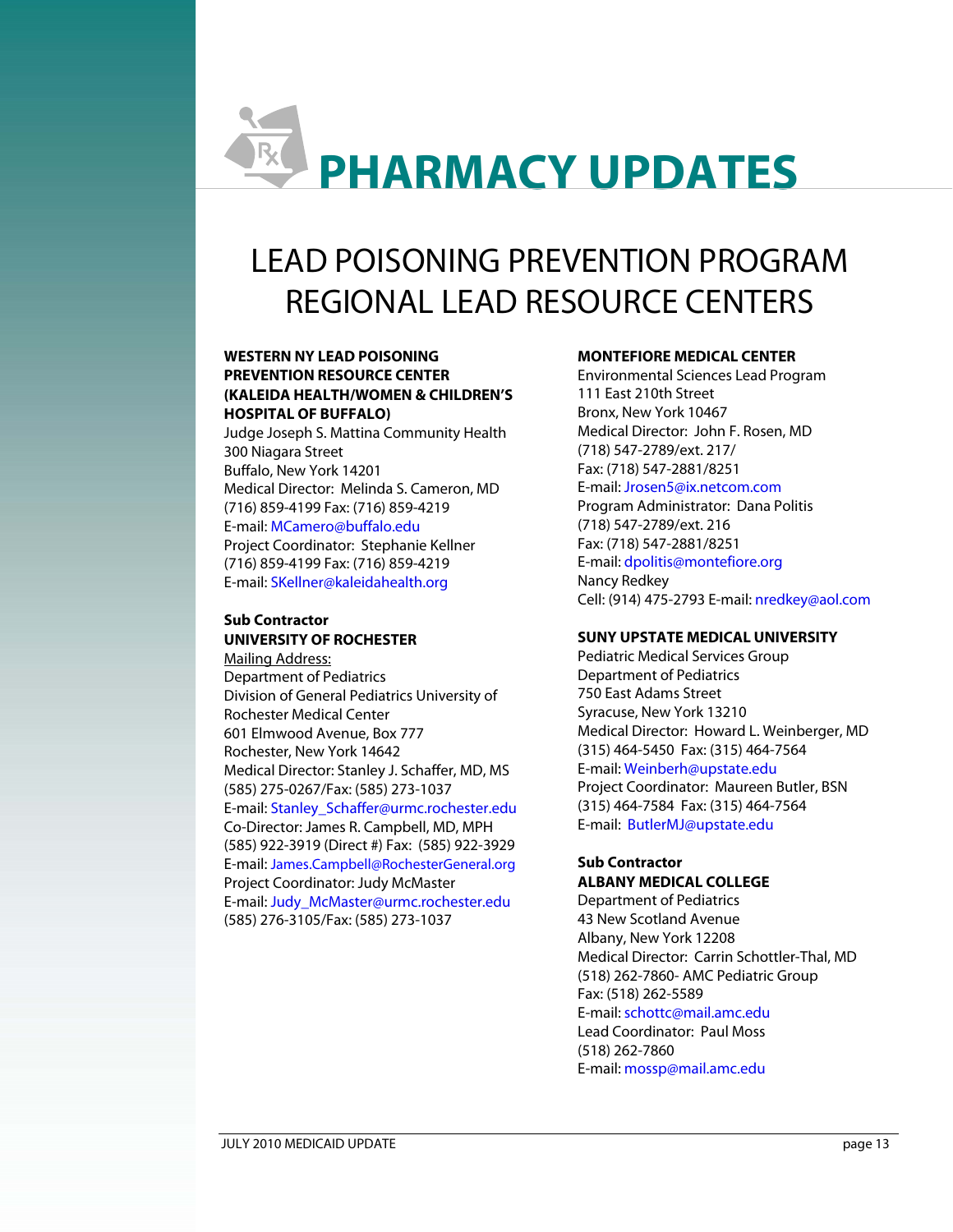# **PHARMACY UPDATES**

# Medicaid Pharmacy Prior Authorization Update

 drug classes: The following changes to the Preferred Drug Program (PDP) are effective July 28, 2010. Prior authorization requirements will change for some drugs in the following five PDP

- { **Anticoagulants Injectable**
- { **Serotonin Receptor Agonists (Triptans)**
- { **Sulfasalazine Derivatives**
- { **Corticosteroids-Intranasal**
- { **Non-Steroidal Anti-Inflammatory Drugs (NSAIDS)-Ophthalmic**

The PDP is also expanding to include additional drug classes. Prescriptions for nonpreferred drugs in the following four drug classes will require prior authorization:

- { **Biguanides**
- { **Xanthine Oxidase Inhibitors**
- { **Beta Blockers-Ophthalmic**
- { **Platelet Inhibitors**

To obtain prior authorization for non-preferred drugs within the drug classes listed above, please contact the Clinical Call Center at (877) 309-9493 and follow the appropriate prompts. Following is the most up-to-date Preferred Drug List (PDL), with a full listing of preferred and non-preferred drugs for each of the drug classes currently subject to the PDP: https://newyork.fhsc.com/downloads/providers/NYRx\_PDP\_PDL.pdf.

Additional information, such as a "Quick List" of only preferred drugs and updated prior authorization forms, is available at each of the following Websites:

http://www.nyhealth.gov or http://www.eMedNY.org or https://newyork.fhsc.com.

Please note that future changes to the Medicaid Pharmacy prior authorization programs, including updates to the Preferred Drug List (PDL), will be communicated electronically through the Medicaid Update and the above mentioned Websites. If you wish to receive direct e-mail notification of changes, send your request to NYPDPNotices@magellanhealth.com.

Remember, unless otherwise indicated on the PDL or Quick List, prescribing preferred drugs requires no further action on your part.

For clinical concerns or preferred drug program questions, please contact (877) 309 9493. For billing questions, contact (800) 343-9000. For Medicaid pharmacy policy and operations questions, call (518) 486 -3209.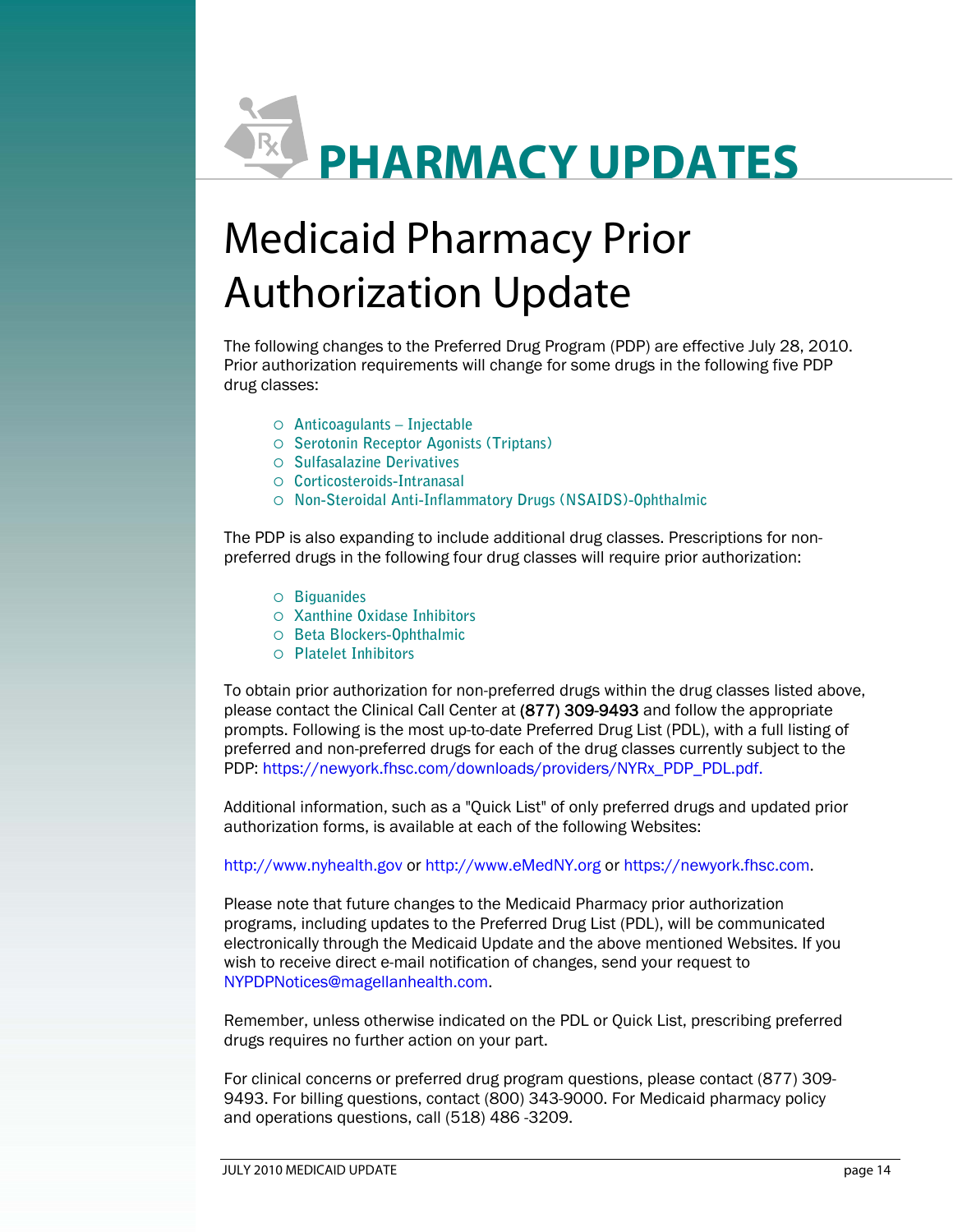

## **Immediate Attention:** Early Fill Edit Update

Effective immediately, claims submitted with the "03" (Vacation Supply) Submission Clarification Code-Field 420-DK, will deny. New York Medicaid's refill policy ensures an ample supply to accommodate for most temporary absences. Beneficiaries that do not have an adequate supply of medication due to a temporary absence should make alternative arrangements, such as relying on a trusted friend or family member.

In cases of extenuating circumstances, beneficiaries should contact (518) 486-3209 at least seven days prior to departure. Approval will not be granted for controlled substances.

Questions? Please contact the Medicaid Pharmacy Policy and Operations staff at (518) 486-3209.

## Automatic Refills Update

Refilling of prescriptions or fiscal orders for Medicaid beneficiaries without the knowledge or permission of the beneficiary or their designated caregiver is NOT allowed under the Medicaid program. Automatic-refill programs offered by pharmacies are NOT an option for Medicaid beneficiaries.

Automatic refilling of prescriptions/orders for prescription drugs, over-the-counter products, medical surgical supplies and enteral products is NOT allowed under the Medicaid program.

Requests for a refill: A Medicaid beneficiary or designated caregiver may contact the pharmacy to request necessary refills.

**Provider inquiry:** A provider may initiate contact with a Medicaid beneficiary to determine if a refill is necessary. Documentation of the need for a refill shall be maintained in the patient record and must include the date and time of contact, Medicaid beneficiary or designated caregiver's name and contactor's identification. This documentation must be available for audit purposes.

Reminder: Compliance with HIPAA privacy guideline is mandatory.

Questions? Please contact the Medicaid Pharmacy Policy and Operations staff at (518) 486-3209.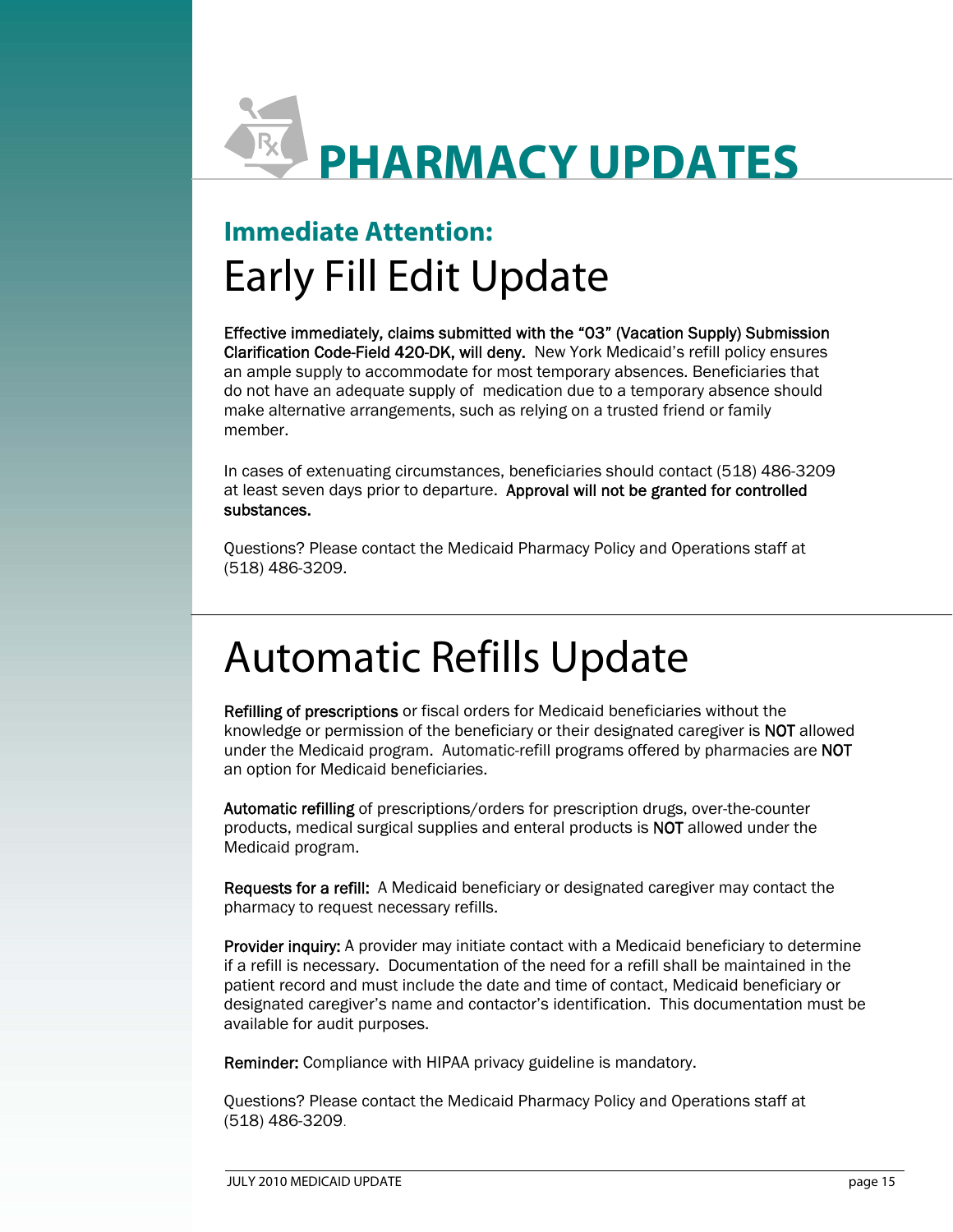

## Medicaid Offers Electronic Funds Transfer (EFT) for Provider Payments and PDF Paper Remittances

Thousands of providers have signed up to have their Medicaid funds deposited directly into their checking or savings account. Providers that have not yet signed up for EFT are urged to take advantage of the benefits that EFT offers – benefits include:

- { **Eliminates the possibility of lost checks;**
- { **Eliminates delays that may be caused by misdirected checks;**
- { **Eliminates mail time;**
- { **Funds are secure; and**
- { **Saves trips to the bank to deposit your checks from Medicaid.**

In addition to EFT, providers who currently receive paper remittance statements from Medicaid can elect to receive a PDF version of the paper remittance delivered electronically through eMedNY's secure website. PDF remittances have many advantages over paper remittances:

- $\circ$  The remittance will not be held with your Medicaid check or EFT release for two **weeks but released to you two weeks earlier.**
- $\circ$  **You will know when the PDF is available in your eXchange account and not have to wait for the mail.**
- $\circ$  The remittance can be downloaded and stored electronically for ease of retrieval and **you can still print a hard copy.**
- { **The remittance can be word searched to help locate specific claims.**
- ${\circ}$  The PDF will look exactly like the paper remittance you may be use to receiving.
- { **Remittances can be printed with Adobe Reader® (6.0 release or higher required), which is available free of charge.**

Both the EFT and PDF remittance applications are available online at: http://www.emedny.org/info/ProviderEnrollment/index.html.

Questions? Please contact the eMedNY Call Center at (800) 343-9000.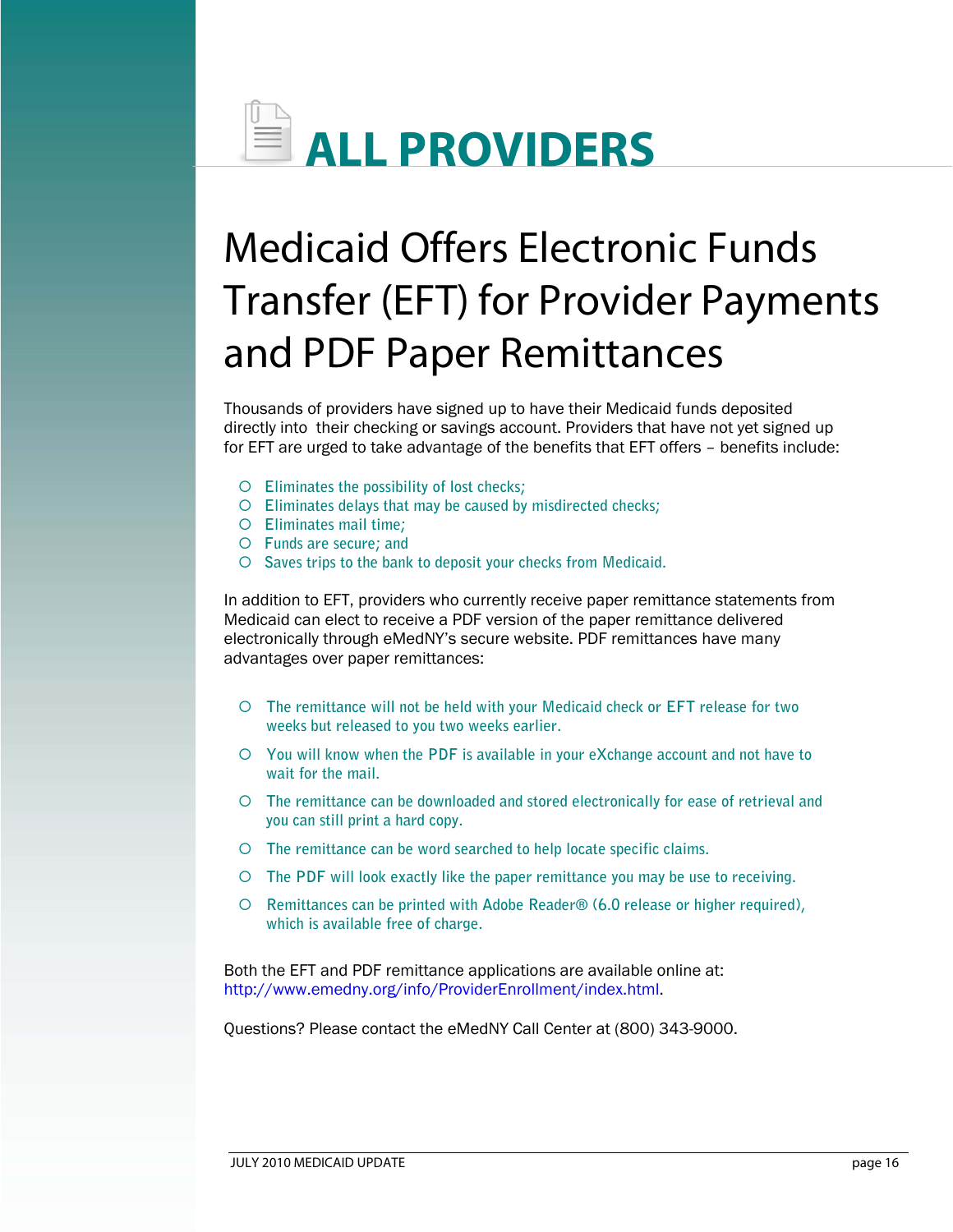



 Quitline at 1-866-NY-QUITS (1-866-697-8487). By providing counseling, pharmacotherapy, and referrals, you can double your patients' chances of successfully quitting. For more information, please visit www.talktoyourpatients.org or call the New York State Smokers'